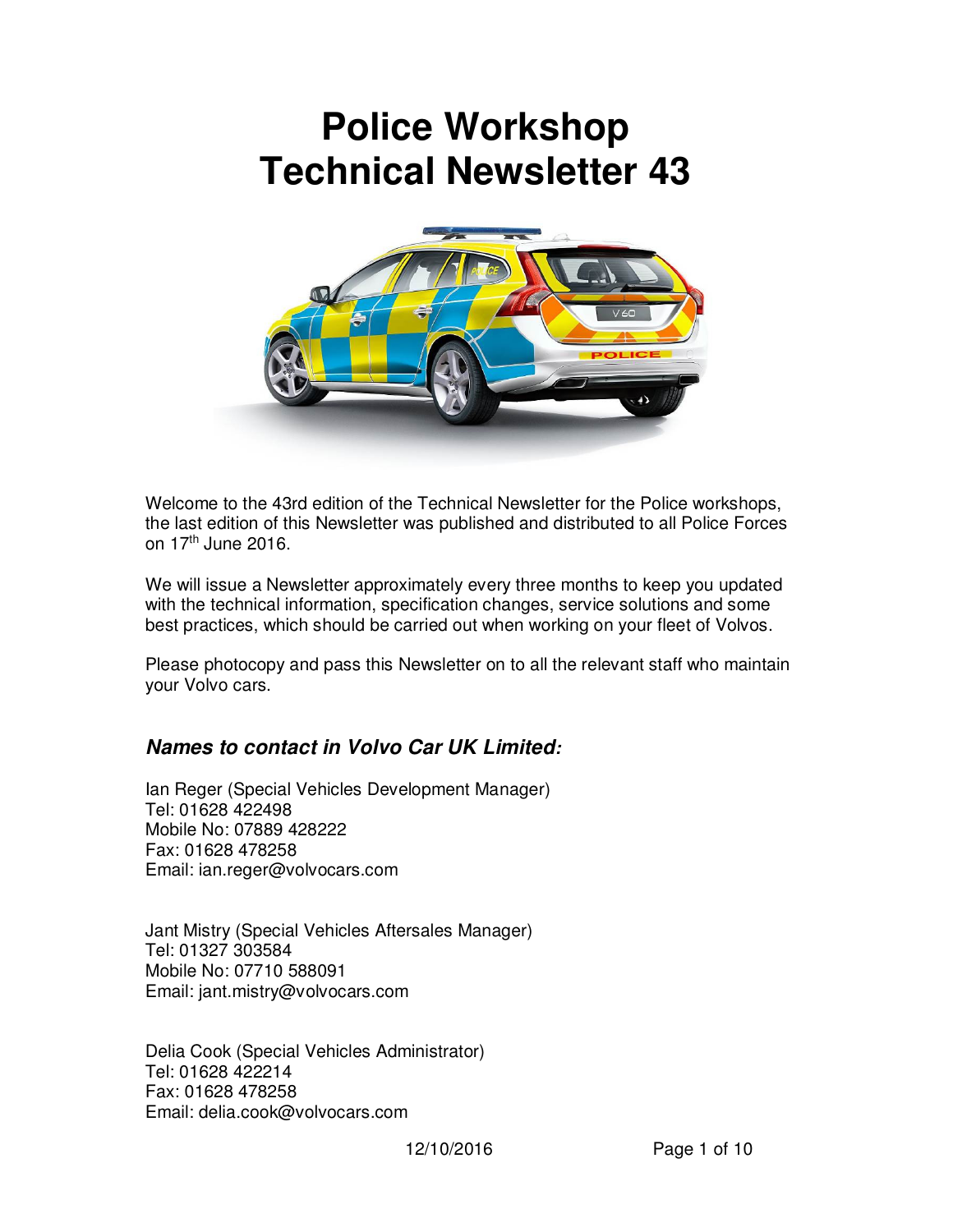# *Technical Information*

# *Engine jerk at cruising speed on S60 D4 / S60CC D4 / V60 D4 / V60CC D4 / XC60 D4 & D5 / V70 D4 AWD & XC70 D4 & D5 MY16 – MY17 Models*

We have reports of engine jerk at cruising speed on S60 D4, S60CC D4, V60 D4, V60CC D4, XC60 D4 & D5, V70 D4 AWD & XC70 D4 & D5 MY16 – MY17 models. The engine jerk is due to a software bug in ECM. If you experience engine jerk at cruising speed then follow service solution under "Service" below.

#### **Service:**

New ECM software (SW) has been developed. Download special ECM software (SW) with VIDA for the following models.

Order ECM software (SW) P/N 31669467 for S80, V70 & XC70 models Order ECM software (SW) P/N 31669468 for S60, S60CC, V60, V60CC & XC60 models

Do not replace injectors.

**Please note that I have only listed Police specification models below.**

| <b>Model</b> | <b>Model Year (MY)</b> |
|--------------|------------------------|
| V70 D4 AWD   | MY16 – MY17            |
| XC70 D4 & D5 | MY16 – MY17            |

**The above repair will involve a software download to upgrade the ECM. You will therefore need to contact your Volvo dealer to have the above work done.** 

### *Gear down-shift indication missing in DIM on S60/V60/V60CC/XC60/V70 & XC70 MY16 Models*

We have reports of gear down-shift indication missing in Driver Information Module (DIM) which shows the driver which gear they are driving in on S60, V60, V60CC, XC60, V70 & XC70 MY16 models. If down-shift indication is found to be missing in DIM then please follow instructions under "Service" below.

#### **Service:**

Carry out ECM SW (software) Upgrade according to VIDA.

#### **Please note that I have only listed Police specification models below.**

| Models | Model Year (MY) | <b>Structure Week range</b> |
|--------|-----------------|-----------------------------|
| V70.   | MY16            | $W20, 2015 - W19, 2016$     |
| XC70   | MY16            | $W20, 2015 - W19, 2016$     |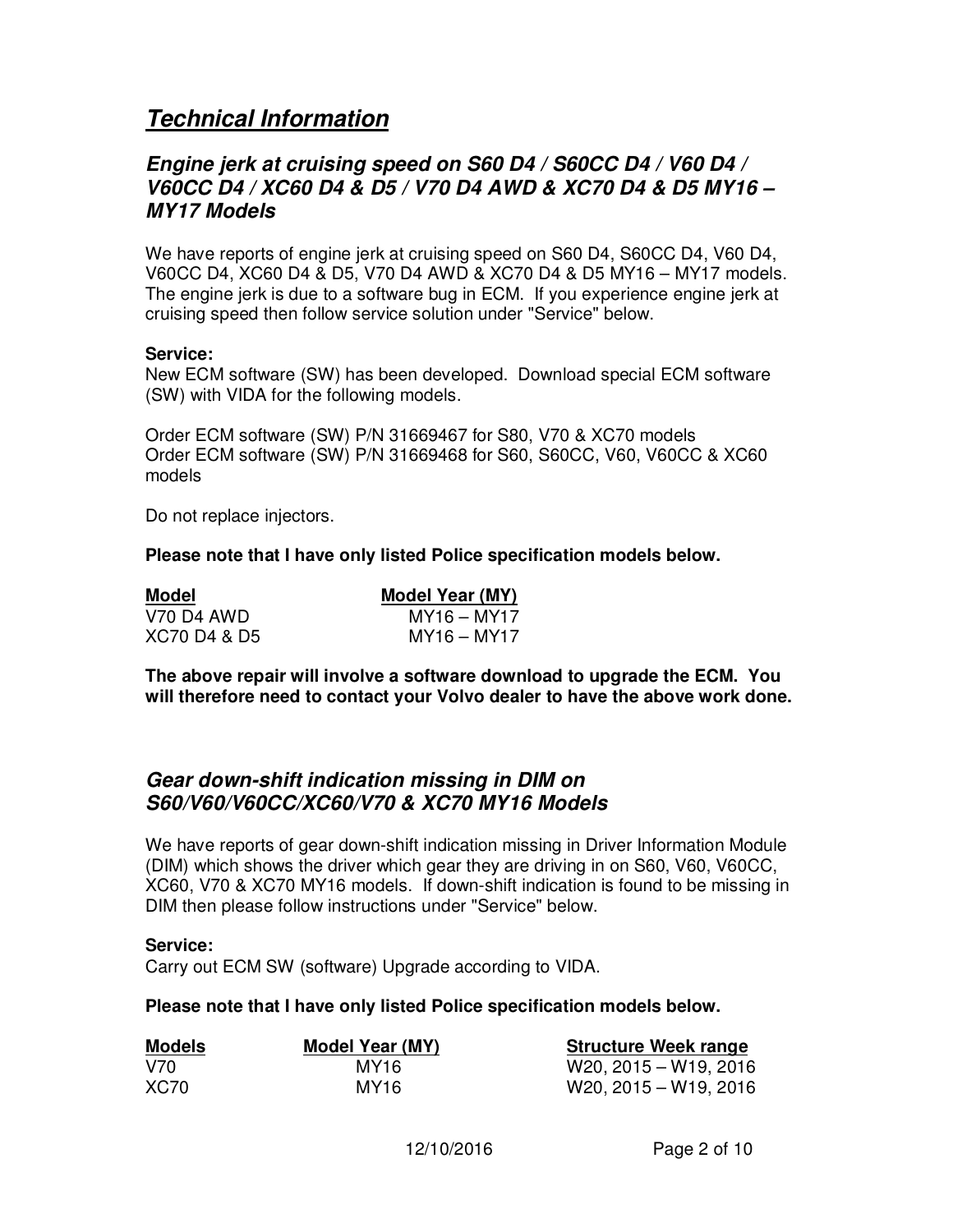**The above repair will involve a software download to upgrade the ECM. You will therefore need to contact your Volvo dealer to have the above work done.**

# *Turn Indicator signal fast flashing on XC60/V70/XC70 & S80 MY15- MY16 models*

We have reports of turn Indicator signal warning lamp in Driver information module (DIM) and the exterior indicator lamp on the passenger side fast flashing with a higher frequency than normal on XC60, V70, XC70 & S80 MY15 – MY16 models. Please follow advice under Service below.

#### **Service:**

Check the indicator bulbs according to VIDA and perform Central Electrical Module (CEM) software (SW) download with VIDA.

#### **Please note that I have only listed Police specification models below.**

| <b>Models</b> | Model Year (MY) | <b>Chassis range</b> |  |
|---------------|-----------------|----------------------|--|
| V70.          | MY15 – MY16     | 321938 – 372972      |  |
| <b>XC70</b>   | MY15 – MY16     | 211629 – 264773      |  |

**The above repair will involve a software download to upgrade the CEM. You will therefore need to contact your Volvo dealer to have the above work done.**

# *Vibrations on AWD vehicles MY07- Models*

If a vibration or jerk occurs during drive at different speeds with small throttle angle and gears at constant speed, follow the advice under Service below. This might be due to the tyres. If the tyres are of different make and brand on the car, or has different tyres, different wear pattern or has different tyre rolling circumference then Differential Electronic Module (DEM) interprets this as spare wheel is used on the vehicle and tries to compensate to get RPM correct on all four wheels.

#### **Service:**

Start by downloading latest upgrade software (SW) to DEM and TCM according to VIDA. If you still have vibration then remove fuse to DEM and see if vibration has gone.

If it has gone then check tyres on car to make sure they have all the same brand / specification / tyre size / profile and are all marked exactly the same on all four wheels.

If car has the same brand /specification / tyre size / profile tyres then check the height differences, the tread depths and the circumference of the tyres. If tyres are more than 3mm difference in tread depth between the least worn and most worn tyre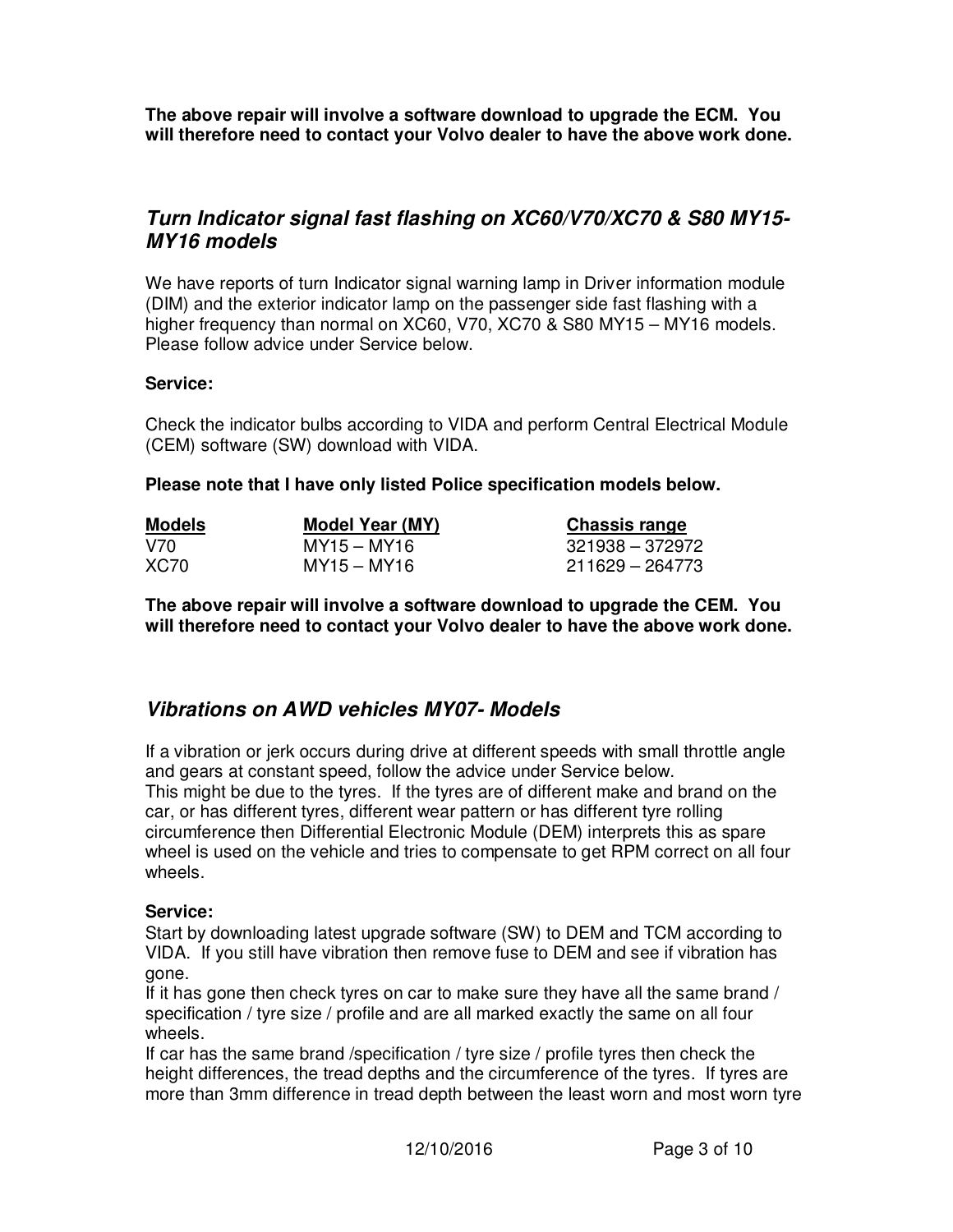then donor a set of wheels from a known good car and road test. If vibration is gone then it is the tyres that are causing the vibration.

# *New type Air conditioning Refrigerant R1234yf in MY17- Models (All Models)*

All Volvo models from MY17- will have the new type refrigerant R1234yf in the air conditioning system. The easiest way to check if vehicles have this refrigerant is by checking the service valves to see if the caps are Grey coloured. If they are then it will have R1234yf refrigerant (see picture below).



The XC90 is Volvo's first model to use R1234yf refrigerant.

R1234yf will be used in the European market. The European directive 2006/40/EC states that R1234yf must be used in Europe for all cars introduced on new car platforms after 2011. This is because R1234yf is a more environmentally friendly coolant and has a lower GWP\* value (\*GWP: Global Warming Potential R1234yf has a GWP = 4. The previous type refrigerant R134a has a GWP = 1430). GWP value for R134a is approximately 1430, which means that it has a 1430 times greater effect as a greenhouse gas than carbon dioxide, which has a GWP  $= 1$ .

It is therefore important that all servicing is carried out by trained personnel and with equipment specifically intended for R1234yf use. R1234yf retains its gaseous state at normal atmospheric pressure and only condenses if it is cooled to below about - 30°C.

#### Caution!

Never mix different types of refrigerant or equipment intended for them.

#### Caution!

Do not mix refrigerant oils for different types of refrigerant.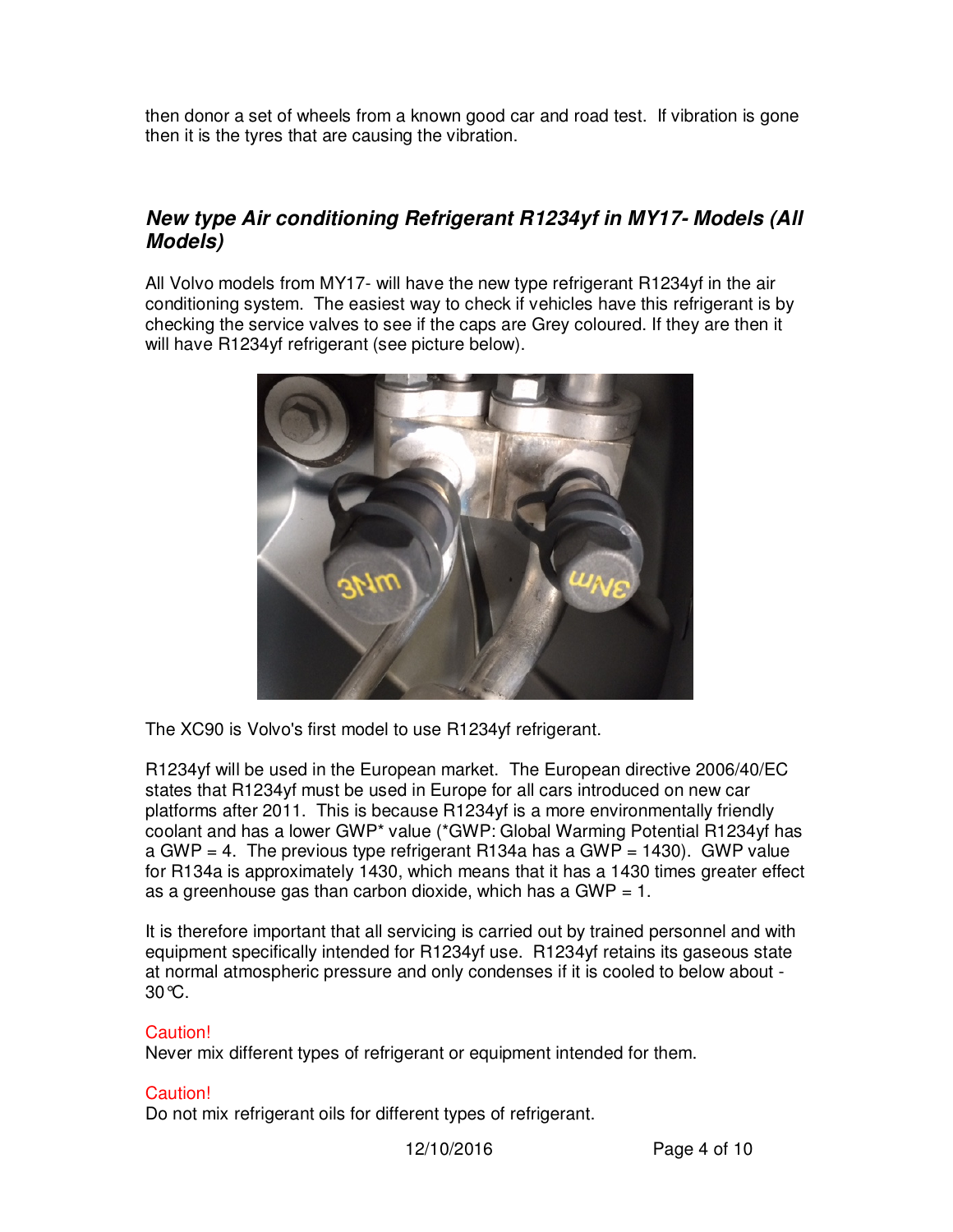#### **Filling:**

**Note!** A label in the engine compartment will indicate the amount of refrigerant required in the AC system.

## *Tailgate panel, clips towers comes loose on V60/V60CC/XC60/V70 & XC70 Models*

If panel clips towers in tailgate comes loose when the panel is removed on V60 MY11-, V60CC MY15-, XC60 MY09-, V70 & XC70 MY08- models then follow the advice under Service below.

#### **Service:**

Glue the clips towers according to the following repair method.

| - 54<br><b>VOTATO</b> | <b>Volvo Car Customer Service</b> |  |
|-----------------------|-----------------------------------|--|
| <b>Title</b>          | Tailgate/trunk lid panel          |  |
| <b>Action</b>         | <b>Product fix</b>                |  |
|                       |                                   |  |

| <b>Issue</b> | <b>Date</b> |  |
|--------------|-------------|--|
| н            | 2016-05     |  |

#### **Affected vehicles**

| 2015, 2016, V60 Cross Country |
|-------------------------------|
|                               |
|                               |
|                               |
|                               |
|                               |
|                               |
|                               |
|                               |
|                               |
|                               |
|                               |
|                               |
|                               |
|                               |
|                               |
|                               |
|                               |
|                               |
|                               |
|                               |
|                               |
|                               |
|                               |

#### Motoriale

| <b>Materials</b> |     |     |                     |
|------------------|-----|-----|---------------------|
| Motorial         |     |     | 11.11               |
| Me               | 1.U | 893 | sticks <sup>®</sup> |

#### **Special tools**

| <b>Description</b>  | Part No. |
|---------------------|----------|
| Hot glue gun (220V) | 951 2842 |
| Hot glue gun (110V) | 951 2847 |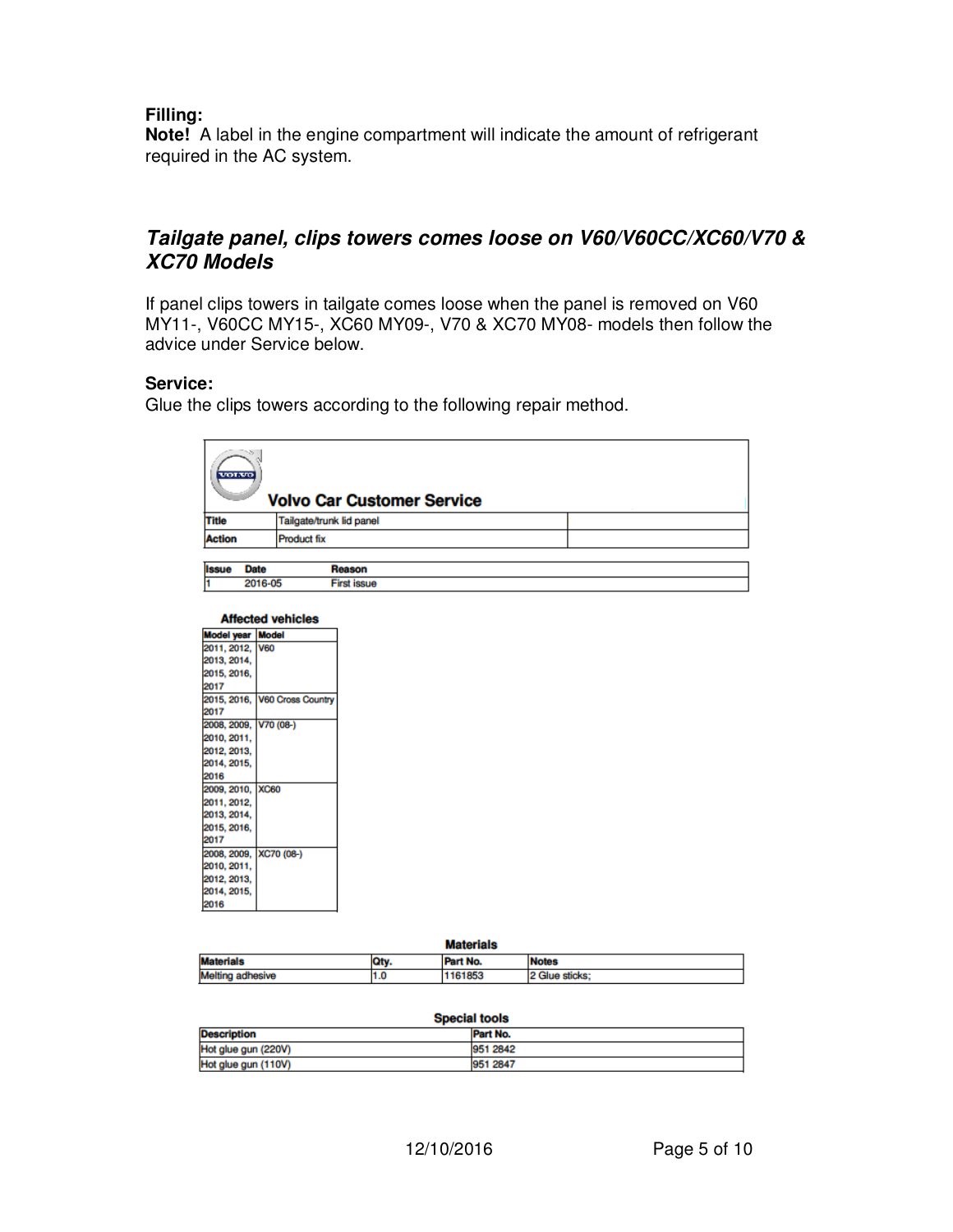**Orientation view** 



**Color symbols** 

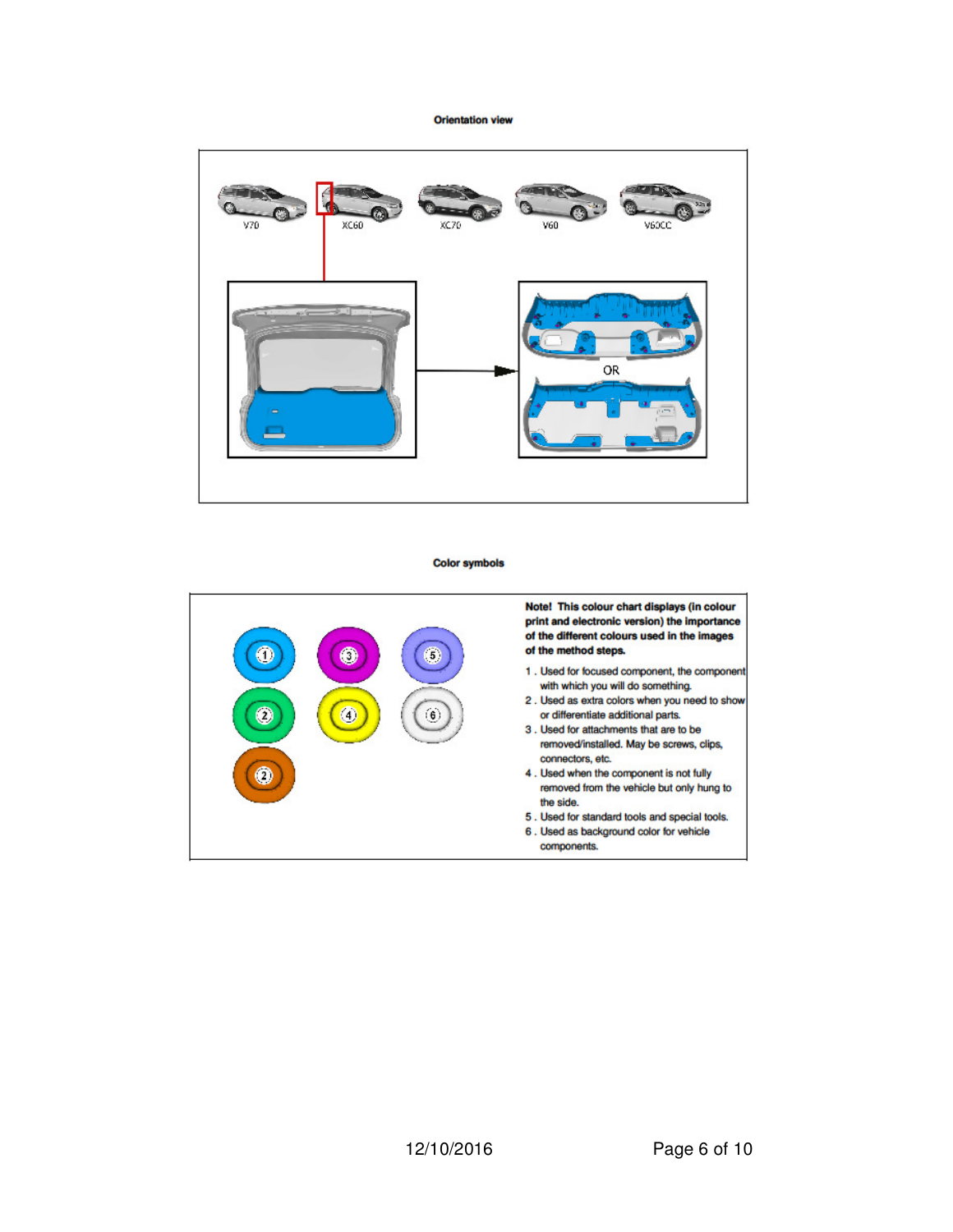Repair



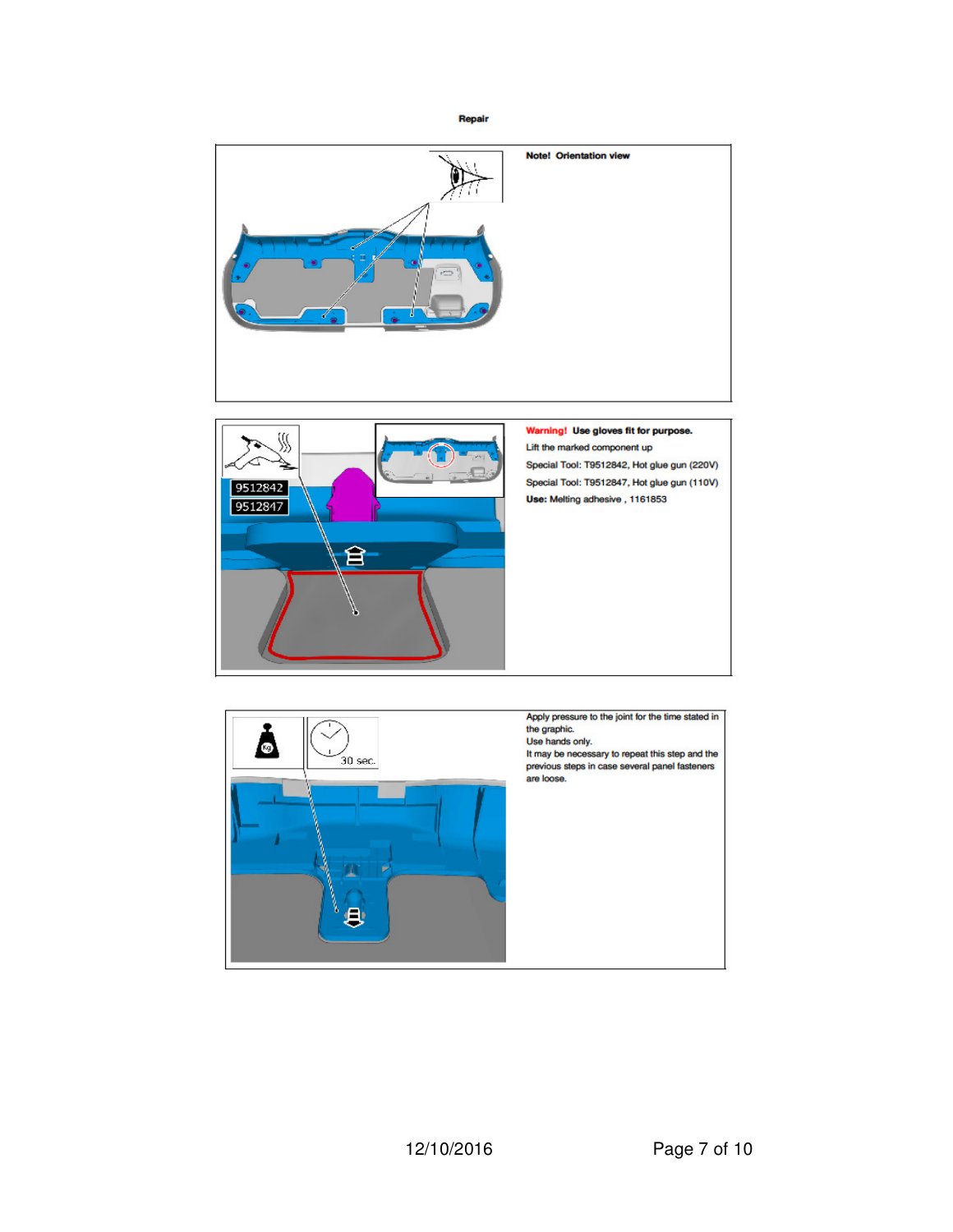# *Volvo Cars Technical Information Shop (TIS) for purchasing tooling and literature*

Volvo Cars Technical Information Shop (TIS) is accessible for companies that are working professionally with repair and maintenance on Volvo cars. This TIS website is also available to Independent Repairers like yourselves who would like to purchase technical literature and information. Please go on website https://tis.volvocars.biz/tis/main.do and register to access the on-line shop. Once you registered and have logged on successfully, you will need to remember your log on ID and password details for future reference to TIS.

The site is also available to car customers who are interested in purchasing service and repair information for their Volvo cars or who would like to order owners information such as Wiring Diagrams, VIDA Diagnostics, Pocket Data Booklets, Chemical Catalogue, Owner's Manual, CD for Volvo Standard Times Guide (VSTG CD) for repair times and operation numbers, etc.

Please note that purchases on TIS will require a credit card payment. If this is not possible for your organisation then you can still order these items via your local Volvo dealer.

# *WARRANTY & RECALL*

# *Quality Bulletins & Service Campaigns*

Please contact your local Volvo dealer on a **monthly basis** to check if there are any outstanding Quality Bulletins and Service Campaigns for vehicles on your fleet. This is now a **mandatory procedure** and it is your responsibility to carry out these checks. All you need to do is phone your local dealer with the registration number of the vehicles and they will supply you the details of any outstanding Campaigns and pre-book your vehicles to have the work carried out at the earliest opportunity.

#### *If there is a recall specific to Police specification vehicles then you will be contacted directly by VOLVO CAR UK LTD with details of the recall and list of affected vehicles.*

On the next page, you will find the latest Quality Bulletins and Service Campaigns for your information. This list contains recent updated and new bulletins which have recently released since the last Police Workshop Newsletter 42 (issued on 17<sup>th</sup> June 2016).

**Please note that the chassis range is an indication only. Specific vehicles involved are listed on the QW90 which can only be accessed by your local dealer.** This current list of Quality Bulletins and some information may change without prior notice.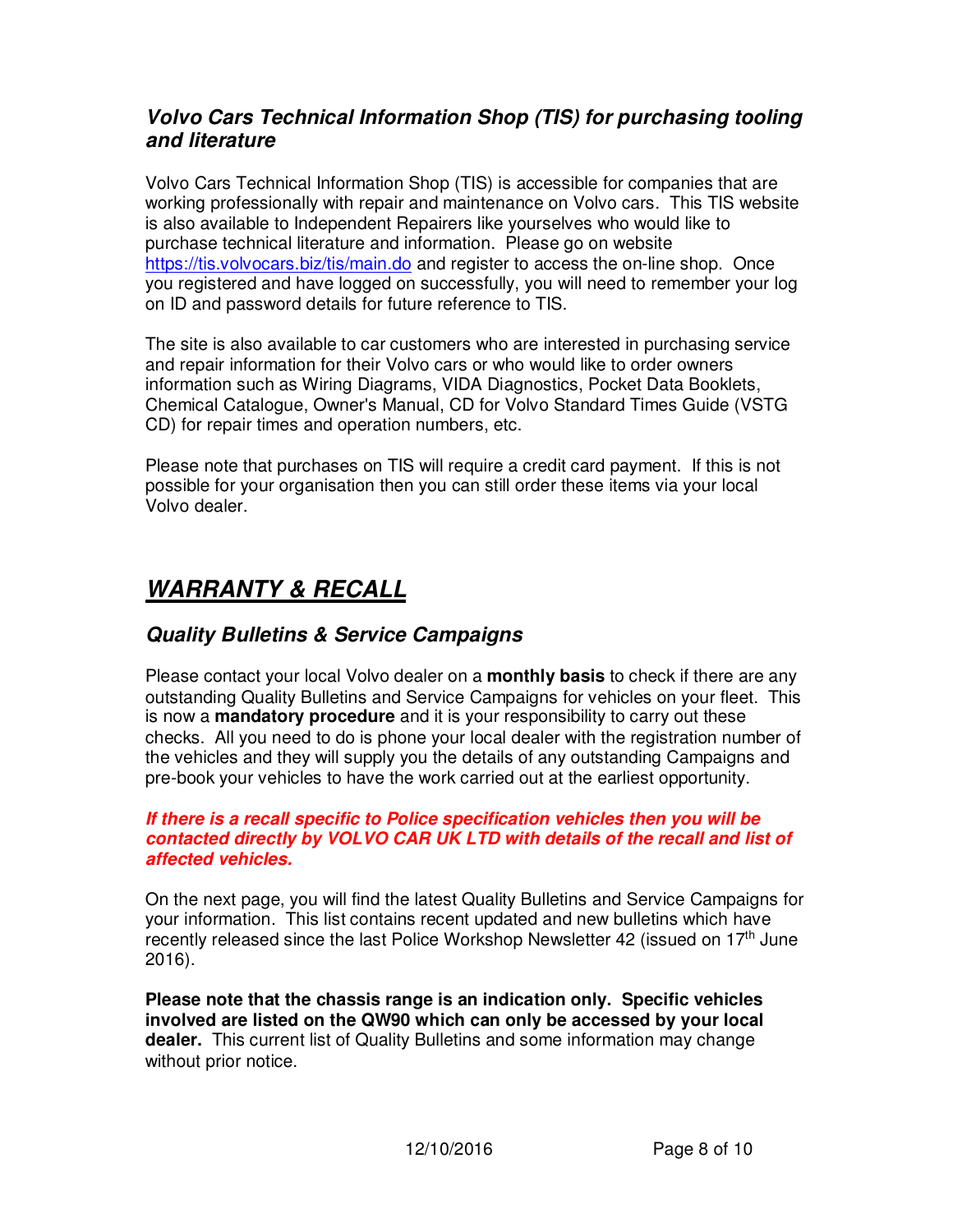Please also note that the QB list is **NOT** a Safety Recall. You should contact your local dealer and book the work in at the earliest opportunity without it affecting your fleet operations.

#### Abbreviations in QB content list:

**A= Active Service Campaign.** Police Authorities should contact the dealer proactively for completion of the work at the earliest opportunity.

**S= Service Campaign.** Police Authorities should contact dealer at first opportunity or next dealer workshop visit.

**It is your responsibility to contact your local dealer on a regular monthly basis to make sure that all of your vehicles are completed and brought up to date.** 

| QB No. | <b>Vehicle</b>                                                                                                                                                                                   | <b>Description</b>                                                | <b>Chassis Range</b>                                                                                                                                                                                                                                                                                                          | <b>Closing</b><br><b>Date</b>        |
|--------|--------------------------------------------------------------------------------------------------------------------------------------------------------------------------------------------------|-------------------------------------------------------------------|-------------------------------------------------------------------------------------------------------------------------------------------------------------------------------------------------------------------------------------------------------------------------------------------------------------------------------|--------------------------------------|
| S29794 | V40 MY15 - MY16<br>V40CC MY15 - MY16                                                                                                                                                             | <b>Fuel Filter (Engine</b><br>codes A8, 74 & 79<br>$ only\rangle$ | $V40: 170078 - 329424$<br>$V40CC: 056019 - 105097$                                                                                                                                                                                                                                                                            | 31 <sup>st</sup><br>December<br>2018 |
| S29796 | V40 MY15-MY16<br>V40CC MY15 - MY16<br>S60 MY14 - MY16<br><b>S60CC MY16</b><br>V60 MY14 - MY16<br><b>V60CC MY16</b><br>XC60 MY14 - MY16<br>V70 MY14 - MY16<br>XC70 MY14 - MY16<br>S80 MY14 - MY16 | & AR only)                                                        | EGR Valve oscillating <b>V40:</b> 170078 - 289038<br>(Engine codes 73, A8 <b>V40CC:</b> 056019 - 095517<br>$S60: 295079 - 398135$<br>$S60CC: 000003 - 000130$<br>$V60: 174826 - 294145$<br>$V60CC: 003025 - 006758$<br>$XCG0: 549346 - 809897$<br>$V70: 293967 - 352257$<br>$XC70: 184529 - 240659$<br>$S80: 181325 - 196011$ | 30 <sup>th</sup> June<br>2018        |
| S29800 | <b>XC90 MY16</b>                                                                                                                                                                                 | <b>Fuel Filter Connector</b><br>(Engine codes A4 &<br>A8 only)    | $XC90: 000203 - 038583$                                                                                                                                                                                                                                                                                                       | $31^{st}$<br>December<br>2018        |
| S89801 | <b>XC90 MY17</b>                                                                                                                                                                                 | <b>Rubber Rear Plugs</b>                                          | $XC90: 110465 - 110857$                                                                                                                                                                                                                                                                                                       | 30 <sup>th</sup> June<br>2018        |
| S89805 | V90 MY17                                                                                                                                                                                         | Hinge Tailgate                                                    | $V90: 000139 - 000855$                                                                                                                                                                                                                                                                                                        | 31 <sup>st</sup><br>December<br>2018 |
| S89808 | <b>S90 MY17</b>                                                                                                                                                                                  | <b>Sunroof Sealing</b>                                            | $S90: 000350 - 006845$                                                                                                                                                                                                                                                                                                        | $31^{st}$<br>December<br>2018        |

# *List of Quality Bulletins*